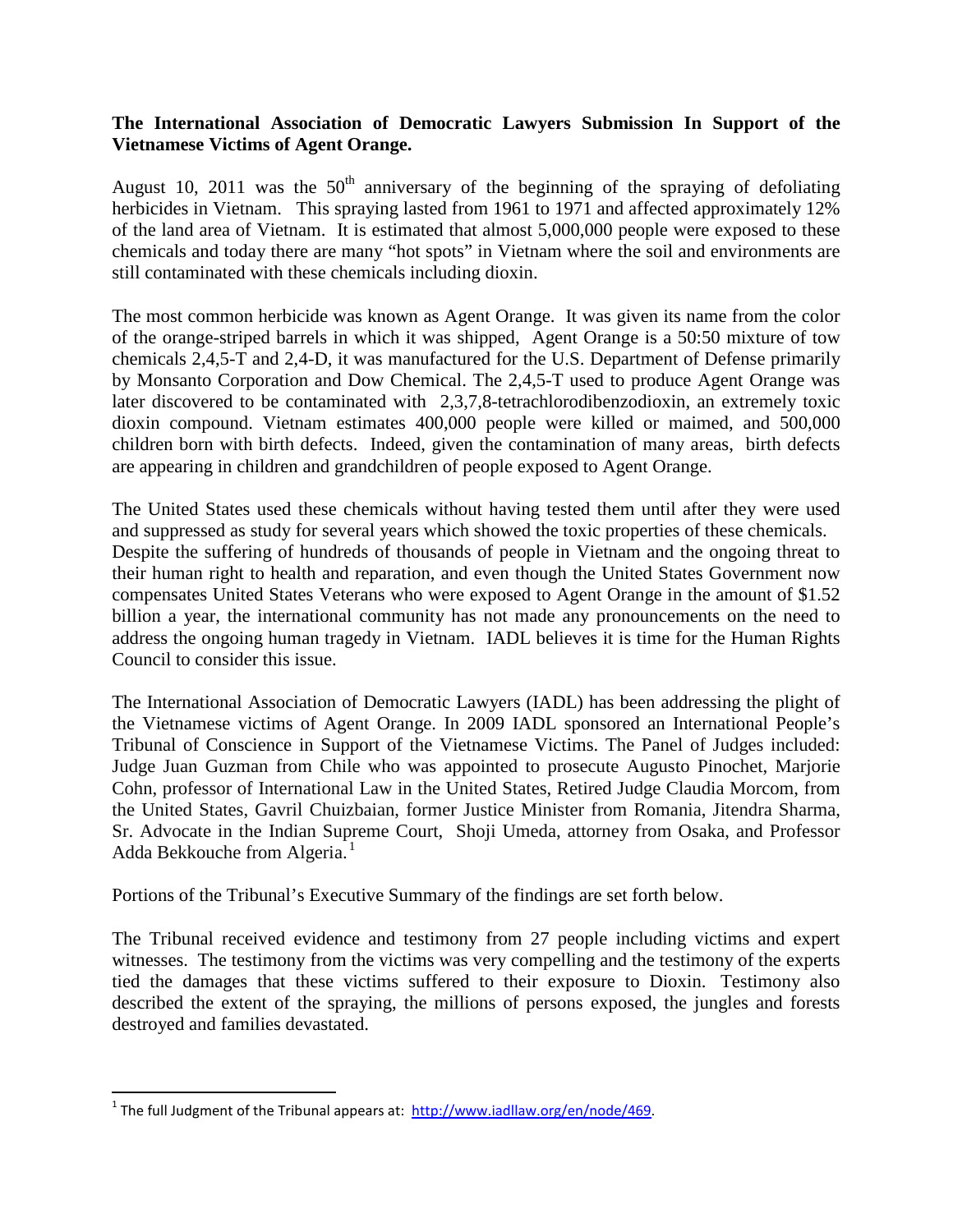After examining the evidence the Tribunal found that the United States Government and the Chemical manufacturers were aware of the fact that Dioxin, one of the most dangerous chemicals known to man, was present in one of the component parts of Agent Orange; yet they continued to use it and in fact suppressed a study which showed in 1965 that Dioxin caused many birth defects in experimental animals. It was not until the results of that study were released by a leak from concerned citizen that the use of Agent Orange was stopped.

The Tribunal found specifically**:**

1) that the evidence presented to the Tribunal has established that during the war of USA against Vietnam, from 1961 to 1971, military forces of the United States sprayed chemical products which contained large quantities of Dioxin in order to defoliate the trees for military objectives;

2) that the chemical products which were sprayed caused damages to the people, the land, the water, the forest, the ecology and the economy of Vietnam that this Tribunal can categorize as:

 a. direct damages to the people: The illnesses produced directly to the people who have been exposed to Dioxin include cancer, skin disorders, liver damage, pulmonary and heart diseases, defects to reproductive capacity, as well as nervous disorders;

 b. indirect damages to the children of those exposed to Dioxin, including severe physical deformities, mental and physical disabilities, diseases and shortened life spans;

 c. damages caused to the land and forests, water supply, and communities. The forests and jungles in large parts of southern Vietnam have been devastated and denuded, and may either never grow back or take 50 to 200 years to regenerate. Animals which inhabited the forests and jungles have become extinct, disrupting the communities which depended on them. The rivers and underground water in some areas have also been contaminated. Dioxin will persist in the environment for many years; and

 d. erosion and desertification necessarily will change the environment contributing to warming the planet and the dislocation of crop and animal life.

The Tribunal also found:

1) that the US war in Vietnam was an illegal war of aggression against a country seeking national liberation: the illegality is based on Articles 2(3) and 2(4) of the Charter of the United Nations which require countries to peacefully resolve their disputes. The massive spraying of Agent Orange/Dioxin on the southern part of Vietnam and the massive bombardment of the northern part of Vietnam clearly demonstrates that the United States violated the UN Charter mandate to refrain from the use of force in international relations;

2) that the Nuremberg Principles define a war of aggression as a crime against peace punishable under international law;